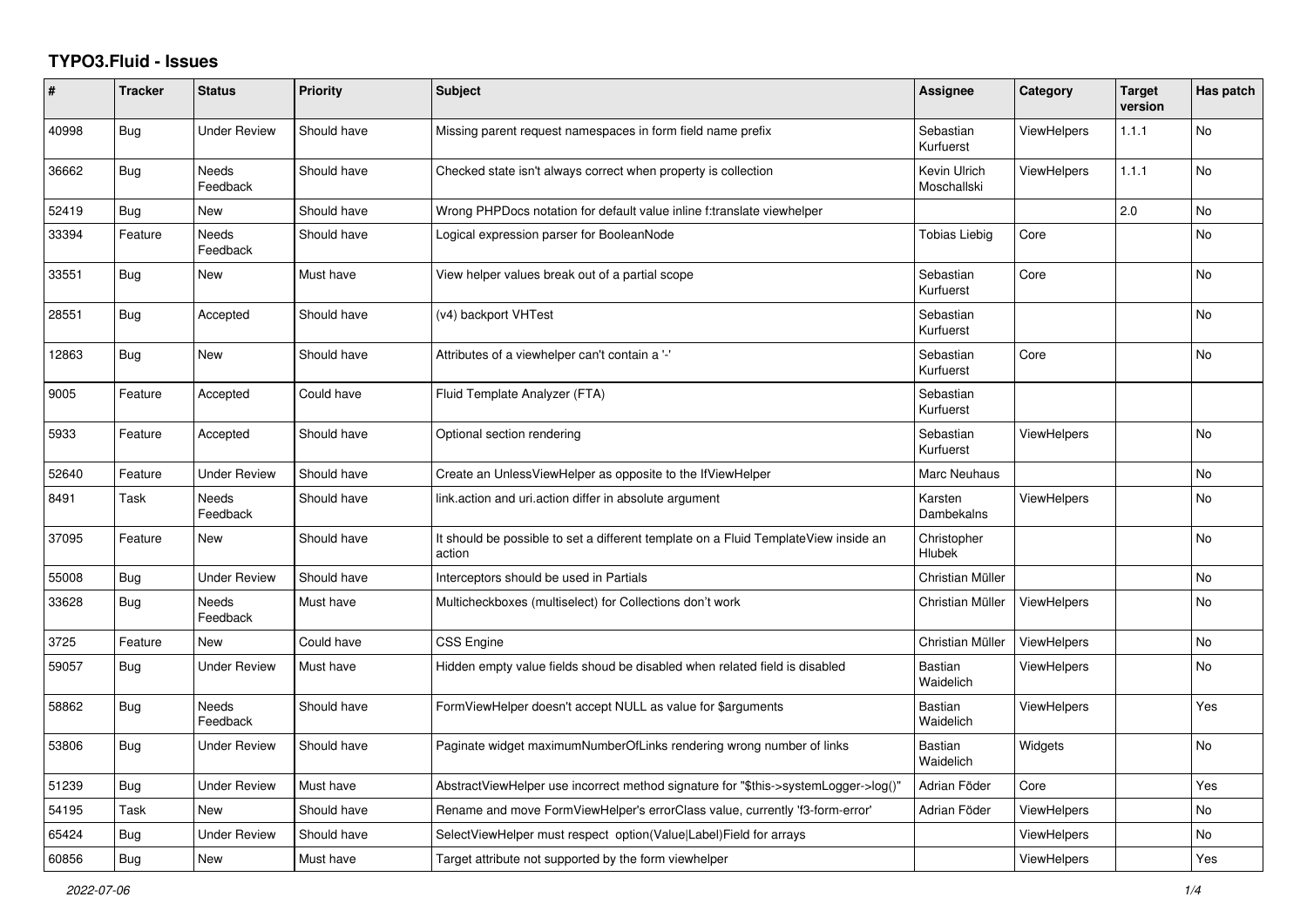| #     | <b>Tracker</b> | <b>Status</b>       | <b>Priority</b> | <b>Subject</b>                                                                                              | <b>Assignee</b> | Category    | <b>Target</b><br>version | Has patch |
|-------|----------------|---------------------|-----------------|-------------------------------------------------------------------------------------------------------------|-----------------|-------------|--------------------------|-----------|
| 58983 | Bug            | New                 | Should have     | format.date does not respect linebreaks and throws exception                                                |                 |             |                          | <b>No</b> |
| 58921 | Bug            | New                 | Should have     | f:form.* VHs crash if NOT inside f:form but followed by f:form                                              |                 |             |                          | No        |
| 57885 | Bug            | New                 | Must have       | Inputs are cleared from a second form if the first form produced a vallidation error                        |                 |             |                          | No        |
| 54284 | Bug            | New                 | Should have     | Default Option for Switch/Case VH                                                                           |                 | ViewHelpers |                          | No        |
| 52591 | <b>Bug</b>     | New                 | Should have     | The Pagination Widget broken for joined objects                                                             |                 |             |                          | No        |
| 52536 | <b>Bug</b>     | <b>Under Review</b> | Should have     | Errorclass not set if no property-attribute set                                                             |                 |             |                          |           |
| 50888 | Bug            | Under Review        | Should have     | WSOD by changing name of section and if Fluid caches are generated                                          |                 |             |                          | <b>No</b> |
| 49600 | <b>Bug</b>     | New                 | Should have     | f:form tag shown as a HTML on frontend                                                                      |                 | ViewHelpers |                          | No        |
| 49038 | <b>Bug</b>     | <b>New</b>          | Must have       | form.select does not select the first item if prependOptionValue is used                                    |                 |             |                          | No        |
| 47006 | <b>Bug</b>     | <b>Under Review</b> | Should have     | widget identifier are not unique                                                                            |                 |             |                          | No        |
| 40064 | <b>Bug</b>     | New                 | Must have       | Multiselect is not getting persisted                                                                        |                 | ViewHelpers |                          | <b>No</b> |
| 39990 | Bug            | New                 | Should have     | Same form twice in one template: hidden fields for empty values are only rendered<br>once                   |                 | Core        |                          | No        |
| 38369 | <b>Bug</b>     | New                 | Must have       | Resource ViewHelpers should not fall back to request package                                                |                 | View        |                          | No        |
| 37619 | Bug            | New                 | Should have     | Fatal Error when using variable in name attribute of Section ViewHelper                                     |                 | ViewHelpers |                          | No        |
| 36655 | <b>Bug</b>     | New                 | Should have     | <b>Pagination Links</b>                                                                                     |                 | Widgets     |                          | No        |
| 34682 | <b>Bug</b>     | <b>Under Review</b> | Should have     | Radio Button missing checked on validation error                                                            |                 | ViewHelpers |                          | No        |
| 30937 | <b>Bug</b>     | New                 | Should have     | CropViewHelper stringToTruncate can't be supplied so it can't be easily extended                            |                 | ViewHelpers |                          | Yes       |
| 28554 | Bug            | New                 | Should have     | (v4) implement feature flag to disable caching                                                              |                 |             |                          | <b>No</b> |
| 28553 | Bug            | New                 | Should have     | improve XHProf test setup                                                                                   |                 |             |                          | No        |
| 28552 | Bug            | New                 | Should have     | (v5) write ViewHelper test for compiled run; adjust functional test to do two passes<br>(uncached & cached) |                 |             |                          | No        |
| 28550 | Bug            | New                 | Should have     | (v4) make widgets cacheable, i.e. not implement childnodeaccess interface                                   |                 |             |                          | No        |
| 28549 | Bug            | New                 | Should have     | make widgets cacheable, i.e. not implement childnodeaccess interface                                        |                 |             |                          | No        |
| 27607 | <b>Bug</b>     | New                 | Must have       | Make Fluid comparisons work when first element is STRING, second is NULL.                                   |                 | Core        |                          | No        |
| 13045 | Bug            | New                 | Should have     | Entity decode of strings are different between if-conditions and output of variable                         |                 |             |                          |           |
| 8648  | <b>Bug</b>     | New                 | Should have     | format.crop ViewHelper should support all features of the crop stdWrap function                             |                 | ViewHelpers |                          | No        |
| 3481  | Bug            | New                 | Should have     | Use ViewHelperVariableContainer in PostParseFacet                                                           |                 | Core        |                          | No        |
| 60271 | Feature        | New                 | Should have     | Paginate viewhelper, should also support arrays                                                             |                 |             |                          | No        |
| 60181 | Feature        | New                 | Could have      | Caching mechanism for Fluid Views/Templates                                                                 |                 | View        |                          | No        |
| 60003 | Feature        | New                 | Should have     | Add required-Attribute to f:form.password                                                                   |                 | ViewHelpers |                          | No        |
| 51277 | Feature        | New                 | Should have     | ViewHelper context should be aware of actual file occurrence                                                |                 |             |                          | No        |
| 51100 | Feature        | New                 | Must have       | Links with absolute URI should have the option of URI Scheme                                                |                 | ViewHelpers |                          | No        |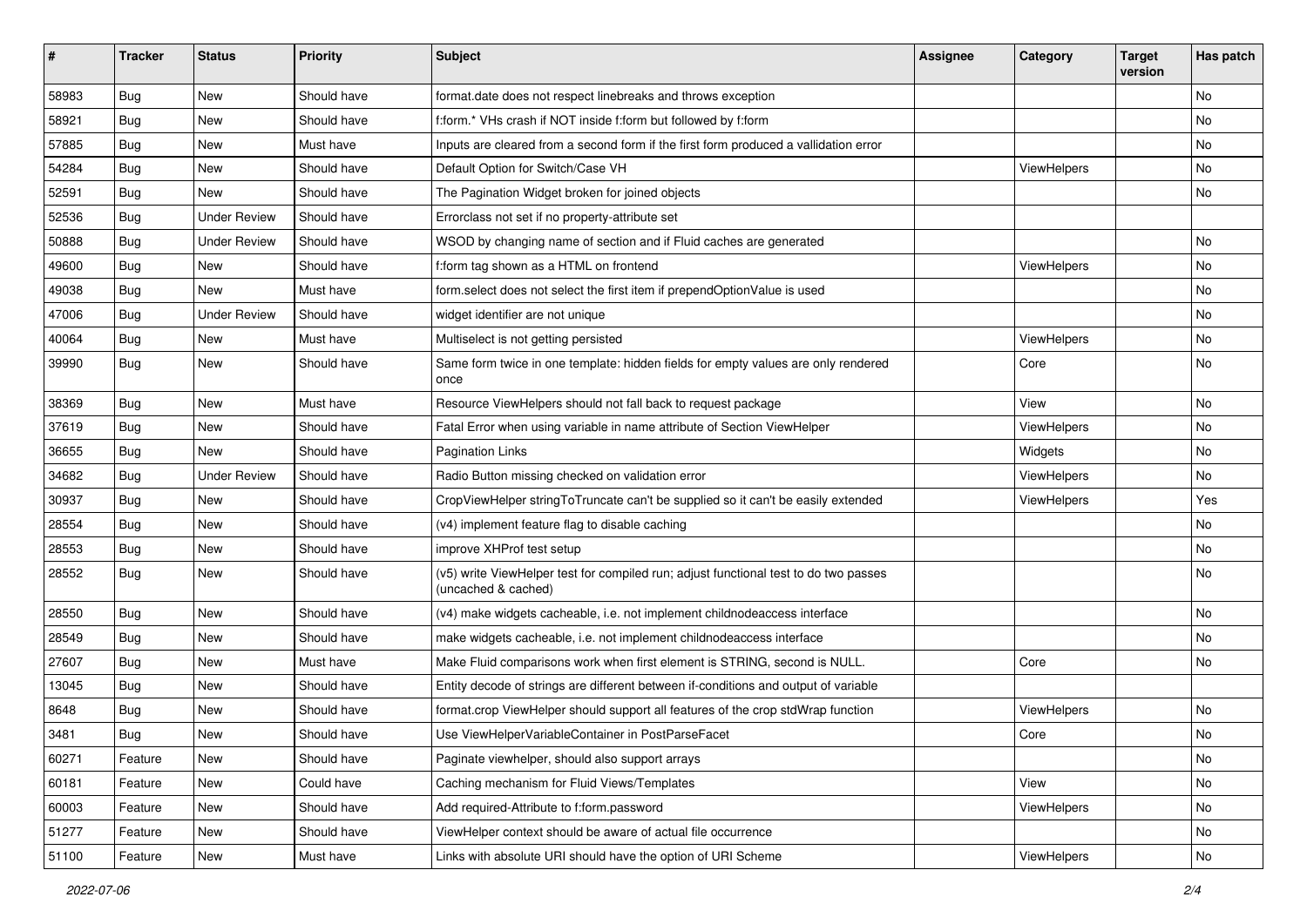| #     | <b>Tracker</b> | <b>Status</b>       | <b>Priority</b> | <b>Subject</b>                                                                     | <b>Assignee</b> | Category    | <b>Target</b><br>version | Has patch |
|-------|----------------|---------------------|-----------------|------------------------------------------------------------------------------------|-----------------|-------------|--------------------------|-----------|
| 49756 | Feature        | <b>Under Review</b> | Should have     | Select values by array key in checkbox viewhelper                                  |                 |             |                          | No        |
| 48355 | Feature        | New                 | Could have      | Assign output of viewhelper to template variable for further processing.           |                 |             |                          |           |
| 46545 | Feature        | New                 | Should have     | Better support for arrays in options of SelectViewHelper                           |                 |             |                          | No        |
| 46257 | Feature        | <b>Under Review</b> | Should have     | Add escape sequence support for Fluid                                              |                 | Core        |                          | No        |
| 45345 | Feature        | Needs<br>Feedback   | Should have     | Easy to use comments for fluid that won't show in output                           |                 |             |                          |           |
| 45153 | Feature        | New                 | Should have     | f:be.menus.actionMenuItem - Detection of the current select option is insufficient |                 |             |                          | No        |
| 42397 | Feature        | New                 | Should have     | Missing viewhelper for general links                                               |                 |             |                          | No        |
| 40081 | Feature        | New                 | Should have     | Allow assigned variables as keys in arrays                                         |                 |             |                          | No        |
| 39936 | Feature        | New                 | Should have     | registerTagAttribute should handle default values                                  |                 | ViewHelpers |                          | No        |
| 38130 | Feature        | New                 | Should have     | Checkboxes and multiple select fields should have an assignable default value      |                 |             |                          | No        |
| 36559 | Feature        | New                 | Could have      | New widget progress bar                                                            |                 |             |                          | Yes       |
| 36410 | Feature        | New                 | Should have     | Allow templates to send arguments back to layout                                   |                 | ViewHelpers |                          | No        |
| 33215 | Feature        | New                 | Should have     | RFC: Dynamic values in ObjectAccess paths                                          |                 |             |                          | No        |
| 31955 | Feature        | New                 | Should have     | f:uri.widget                                                                       |                 | Widgets     |                          | No        |
| 30555 | Feature        | New                 | Could have      | Make TagBuilder more extensible                                                    |                 | Core        |                          | No        |
| 10472 | Feature        | New                 | Could have      | Fluid Standalone distribution                                                      |                 | Core        |                          | No        |
| 9514  | Feature        | New                 | Should have     | Support explicit Array Arguments for ViewHelpers                                   |                 |             |                          |           |
| 8989  | Feature        | Needs<br>Feedback   | Could have      | Search path for fluid template files                                               |                 | View        |                          | No        |
| 7608  | Feature        | New                 | Could have      | Configurable shorthand/object accessor delimiters                                  |                 | Core        |                          | Yes       |
| 4704  | Feature        | New                 | Should have     | Improve parsing exception messages                                                 |                 | Core        |                          |           |
| 3291  | Feature        | Needs<br>Feedback   | Should have     | Cacheable viewhelpers                                                              |                 |             |                          | No        |
| 1907  | Feature        | New                 | Could have      | Default values for view helpers based on context                                   |                 | Core        |                          |           |
| 56237 | Task           | New                 | Should have     | in-line (Condition) ViewHelpers should not evaluate on parsing                     |                 |             |                          | No        |
| 47669 | Task           | New                 | Should have     | FormViewHelper does not define the default request method                          |                 |             |                          | <b>No</b> |
| 46091 | Task           | Needs<br>Feedback   | Should have     | Show source file name and position on exceptions during parsing                    |                 |             |                          | No        |
| 45394 | Task           | New                 | Should have     | Forwardport Unit test for standalone view                                          |                 | View        |                          | No        |
| 43072 | Task           | New                 | Should have     | Remove TOKENS for adding templates fallback in Backporter                          |                 | View        |                          | No        |
| 43071 | Task           | New                 | Should have     | Remove TOKENS for adding fallback teplates in B                                    |                 |             |                          | No        |
| 42743 | Task           | New                 | Should have     | Remove inline style for hidden form fields                                         |                 |             |                          | No        |
| 34309 | Task           | New                 | Could have      | Unknown ViewHelpers cause exception - should be handled more graceful              |                 | ViewHelpers |                          | No        |